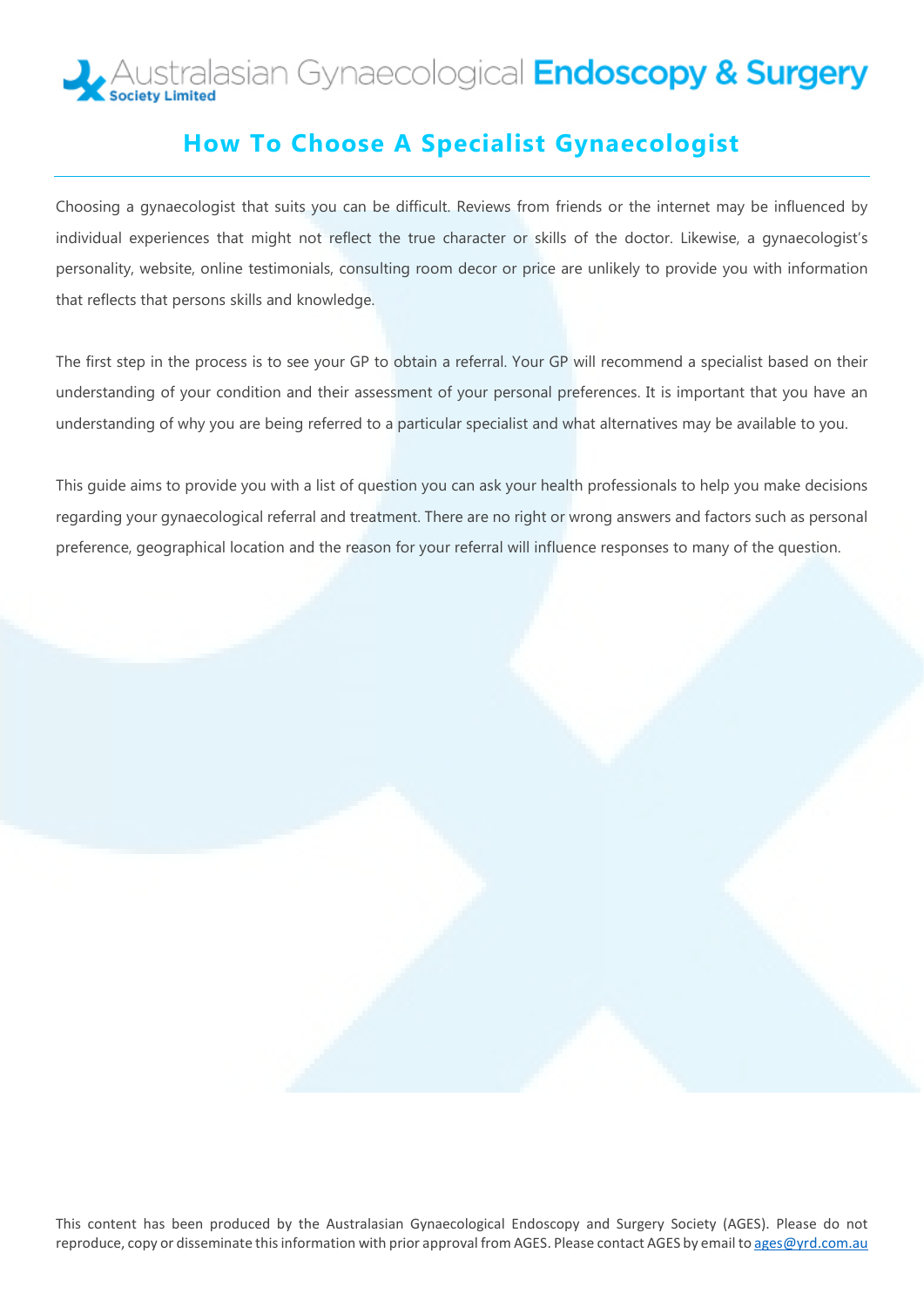# ustralasian Gynaecological Endoscopy & Surgery

The below questions are aimed as a guide to help you choose a gynaecologist who is right for you. There are no right or wrong answers and not all questions will fit all situations.

#### **QUESTIONS TO ASK YOUR GP**

- 1. Why are you referring me to that particular gynaecologist?
- 2. Is my gynaecologist a good communicator?
- 3. Is my gynaecologist experienced in treating my particular condition?
- 4. Does my gynaecologist provide timely and appropriately detailed feedback about my condition and aftercare plans?
- 5. If you need to speak to them, has my gynaecologist been available and easy to contact?
- 6. Does my gynaecologist have the facilities and staff to manage my particular medical, personal or cultural needs?

#### **QUESTIONS TO ASK CLERICAL STAFF BEFORE MAKING AN APPOINTMENT**

- 1. How much time will my appointment take? *A new visit should be allocated at least 30 minutes.*
- 2. How much will it cost? *Medical specialists are not permitted to confer regarding their medical fees, however in general most services do not deviate widely as they are often based on rates set by the Australian Medical Association. Price (high or low) is not an indicator of quality and it is ok to contact your gynaecologist to ask for price estimates.*
- 3. How long will the wait for an appointment be? *Waiting times vary and are not an indication of the quality of the gynaecologist. Your GP can request an urgent referral if they think it is warranted.*
- 4. If I am admitted to hospital, will my gynaecologist visit me every day?
- 5. If I need a surgical procedure, what is the post-operative follow up plan?
- 6. Who do I call if something goes wrong during and after hours?
- 7. If I need an operation which hospitals could I be referred to and do these hospitals have the necessary staff and services to deal with my condition and any complications that may arise both during and after hours?